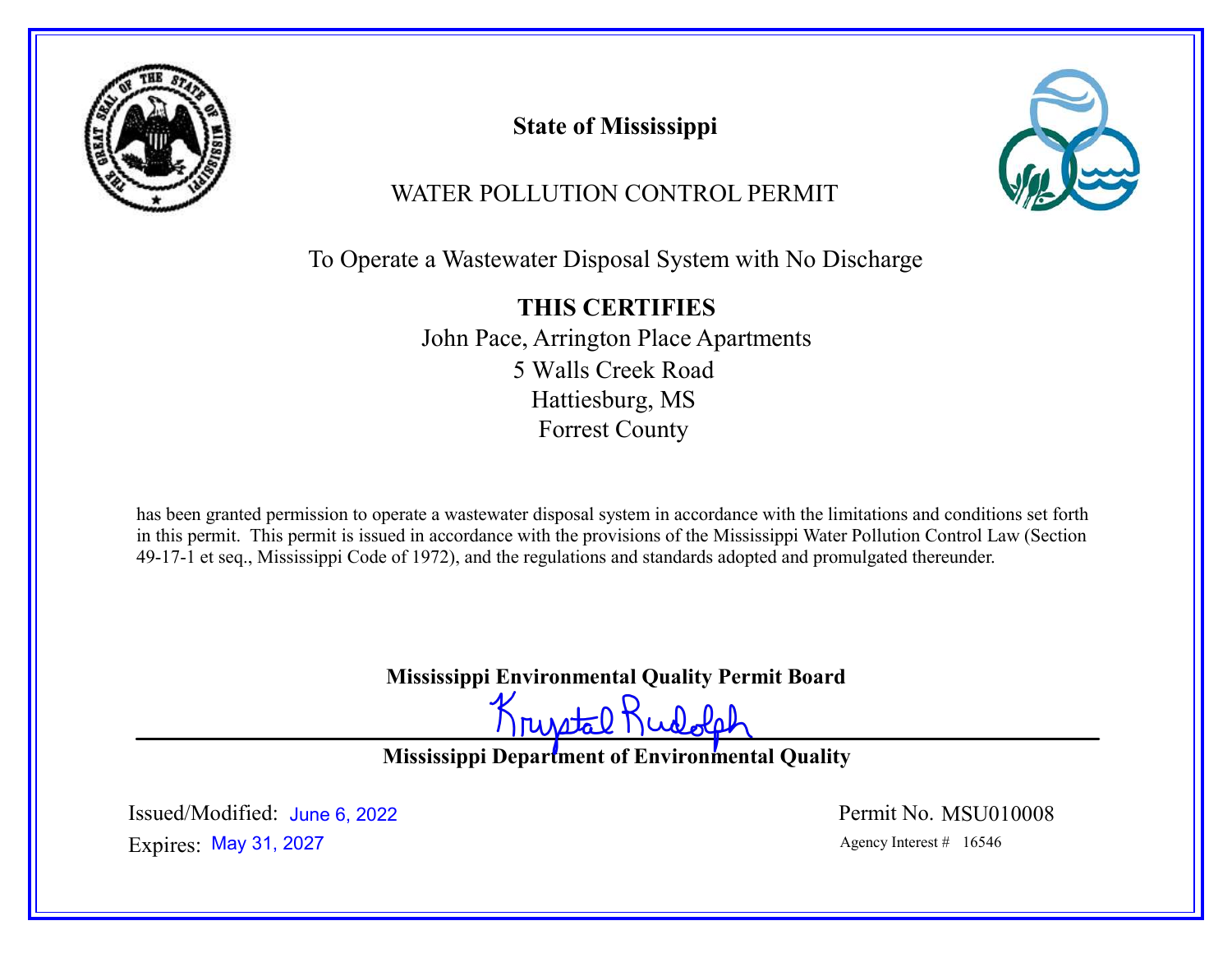# **Table of Contents**

| General Information              |
|----------------------------------|
| <b>Other Relevant Documents:</b> |

Commercial State Operating Permit (SOP) Application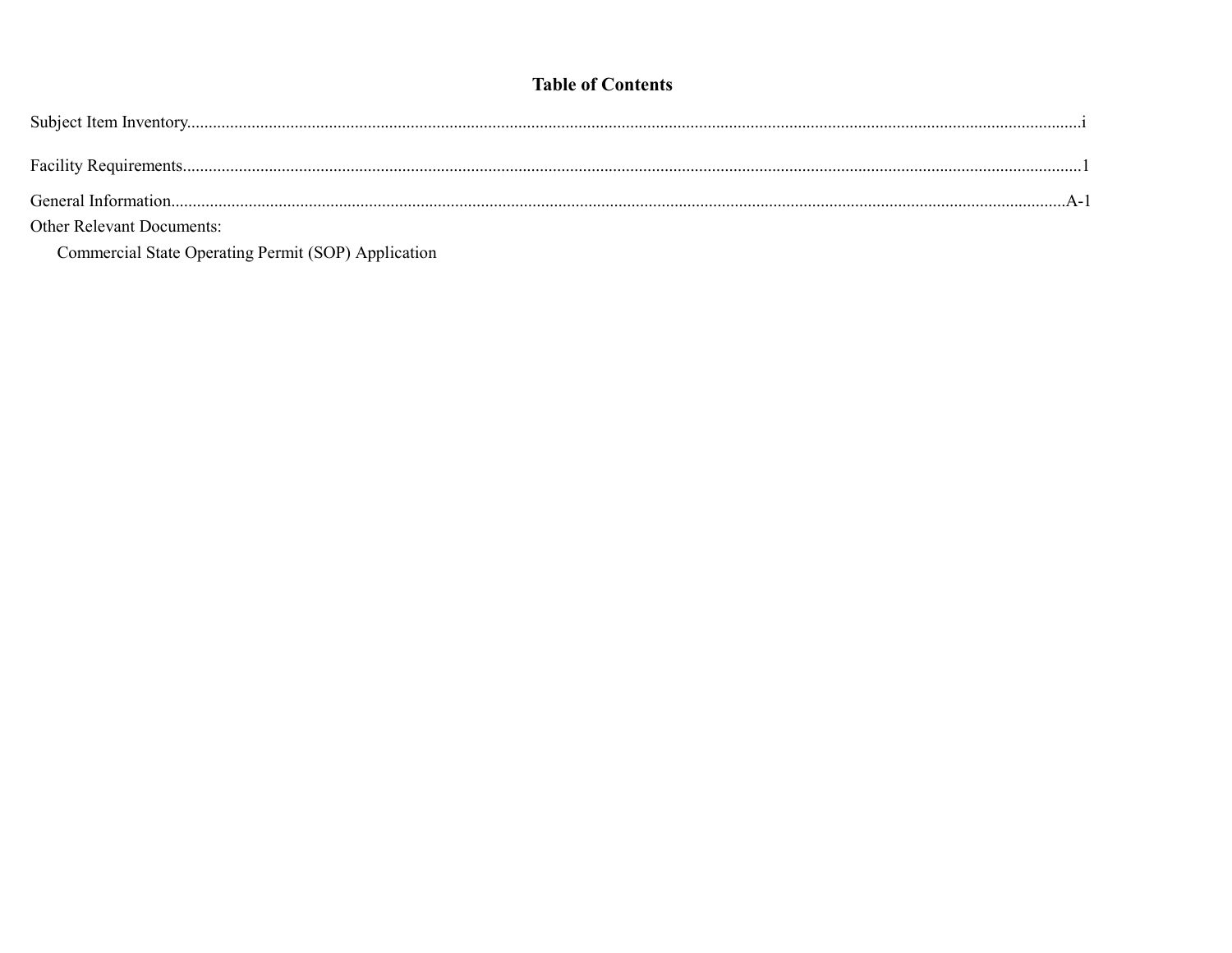#### To Operate a Wastewater Disposal System with No Discharge

Permit Number:MSU010008 Activity ID No.: PER20220001 John Pace, Arrington Place Apartments Subject Item Inventory

# Subject Item Inventory:

| ID          | Designation | <b>Description</b>    |
|-------------|-------------|-----------------------|
| AI16546     |             |                       |
| <b>RPNT</b> | MSU010008   | No Discharge Facility |

| <b>KEY</b>                            |                                                |
|---------------------------------------|------------------------------------------------|
| $ACT = Activity$                      | $AI = Agency Interest$                         |
| $AREA = Area$                         | $CAFO =$ Concentrated Animal Feeding Operation |
| $\text{CONT} = \text{Control Device}$ | $EQPT =$ Equipment                             |
| $IA = Insignificant Activity$         | $IMPD = Impoundment$                           |
| $MAFO = Animal Feeding Operation$     | $PCS = PCS$                                    |
| $RPNT = Release Point$                | $TRMT = Treatment$                             |
| $[WDPT = Without$ Withdrawal Point    |                                                |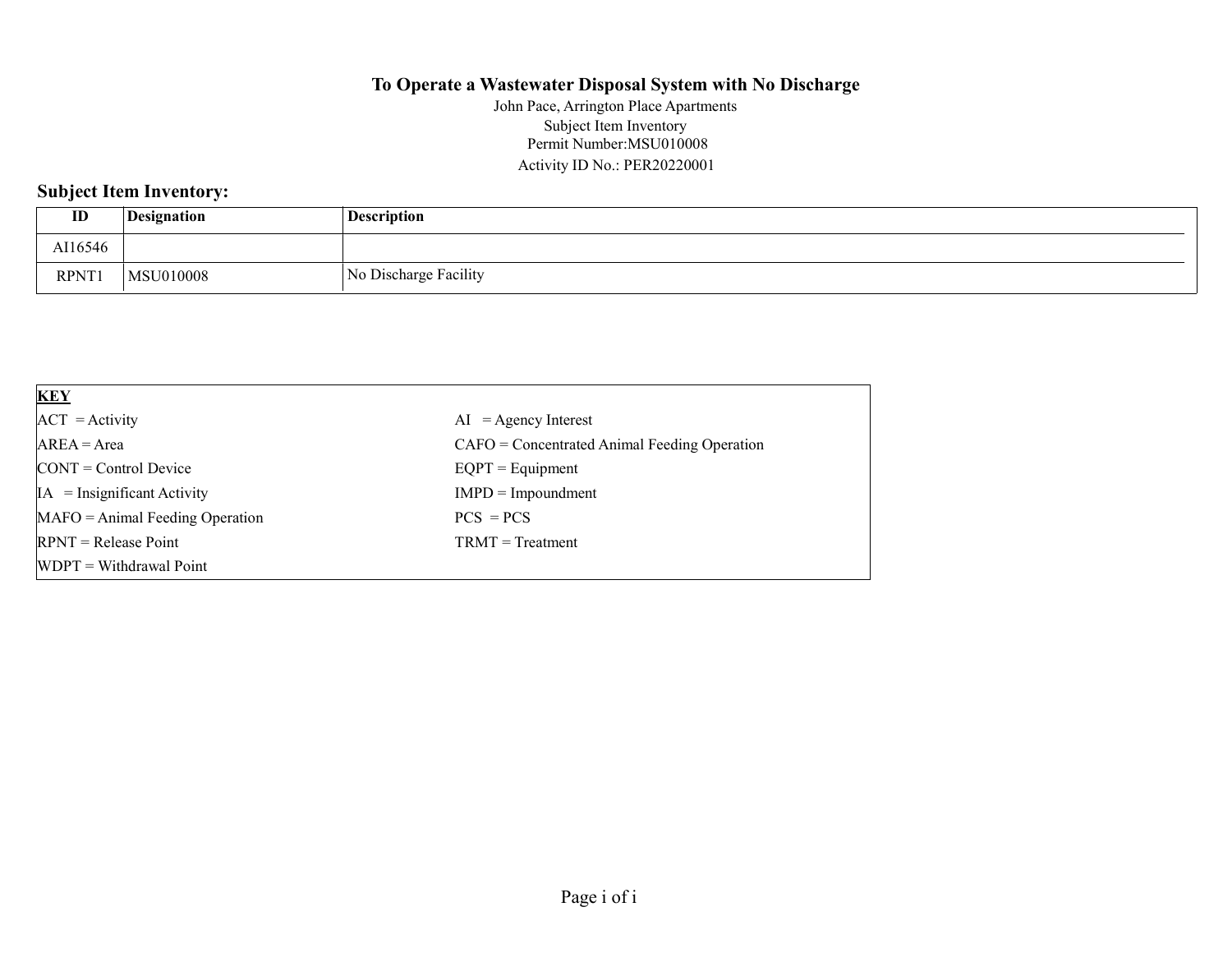#### To Operate a Wastewater Disposal System with No Discharge

John Pace, Arrington Place Apartments Facility Requirements Permit Number:MSU010008 Activity ID No.: PER20220001

# AI0000016546:

Narrative Requirements:

| Condition<br>No. | Condition                                                                                                                                                                                                                                                                                                                                                                                                                                                                                                                                                               |  |  |  |
|------------------|-------------------------------------------------------------------------------------------------------------------------------------------------------------------------------------------------------------------------------------------------------------------------------------------------------------------------------------------------------------------------------------------------------------------------------------------------------------------------------------------------------------------------------------------------------------------------|--|--|--|
| $T-1$            | The Office of Pollution Control (OPC) must concur with required engineering plans and specifications for the on-site disposal system prior to the commencement of<br>construction. [11 Miss. Admin. Code Pt. 6, Ch. 1, Subch. 1.]                                                                                                                                                                                                                                                                                                                                       |  |  |  |
| $T-2$            | The on-site disposal system must be installed in accordance with the Department of Health standards by a person licensed by the Department of Health or a<br>registered engineer. [11 Miss. Admin. Code Pt. 6, Ch. 1, Subch. 1.]                                                                                                                                                                                                                                                                                                                                        |  |  |  |
| $T-3$            | Facility Expansion and/or Modification                                                                                                                                                                                                                                                                                                                                                                                                                                                                                                                                  |  |  |  |
|                  | Any expansion or modification resulting in increased wastewater flow and/or strength must receive prior approval of system expansion and a permit modification<br>from the Environmental Quality Permit Board. Prior approval from OPC must be obtained before making any alterations to the approved disposal system. [11 Miss.<br>Admin. Code Pt. 6, R. 1.1.4.A(14).]                                                                                                                                                                                                 |  |  |  |
| $T-4$            | No Discharge of Wastewater to Surface Water                                                                                                                                                                                                                                                                                                                                                                                                                                                                                                                             |  |  |  |
|                  | There shall be no discharge of wastewater to waters of the State, as defined in the Mississippi Water Pollution Control Law, 49-17-5(f), except as provided in the<br>bypassing condition in this permit. [11 Miss. Admin. Code Pt. 6, R. 1.1.1.B.]                                                                                                                                                                                                                                                                                                                     |  |  |  |
| $T-5$            | <b>Bypassing</b>                                                                                                                                                                                                                                                                                                                                                                                                                                                                                                                                                        |  |  |  |
|                  | Any diversion from or bypass of the on-site disposal system is prohibited, except where unavoidable to prevent loss of life or severe property damage. The<br>permittee shall notify the Mississippi Environmental Quality Permit Board in writing of each such diversion or bypass in advance where practicable but in any case,<br>within 72 hours of the diversion or bypass, and shall submit to the permit Board a plan to prevent recurrence of the diversion or bypass within thirty (30) days of the<br>incident. [11 Miss. Admin. Code Pt. 6, R. 1.1.4.A(20).] |  |  |  |
| T-6              | Proper Operation, Maintenance and Replacement                                                                                                                                                                                                                                                                                                                                                                                                                                                                                                                           |  |  |  |
|                  | The permittee shall at all times maintain in good working order and operate as efficiently as possible all parts of the disposal system and other equipment installed or<br>used to comply with this permit. Should part of the disposal system fail, the permittee must immediately make needed repairs and/or system modifications. [11]<br>Miss. Admin. Code Pt. 6, R. 1.1.4.A(18).]                                                                                                                                                                                 |  |  |  |

Page 1 of 2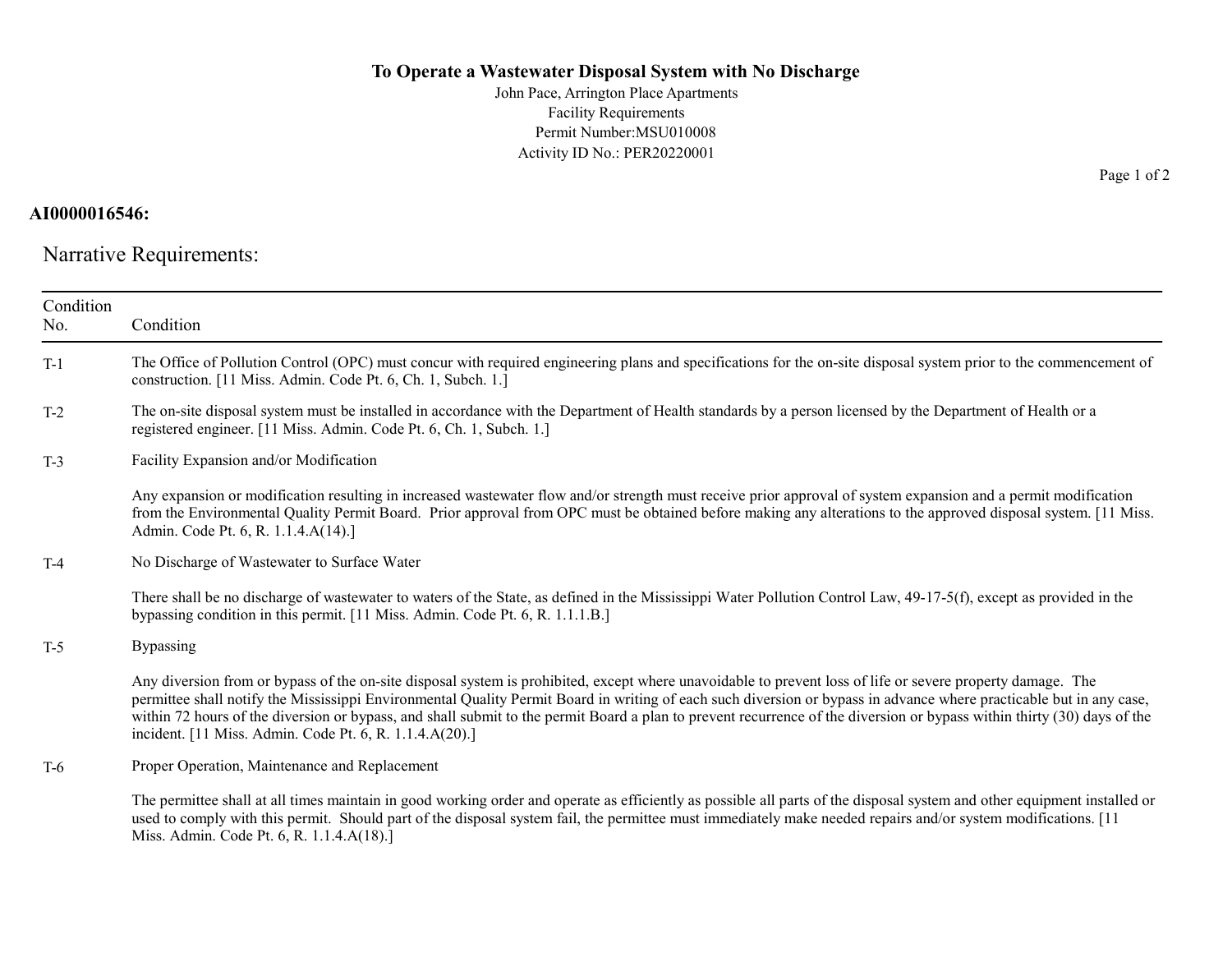#### To Operate a Wastewater Disposal System with No Discharge

John Pace, Arrington Place Apartments Facility Requirements Permit Number:MSU010008 Activity ID No.: PER20220001

#### AI0000016546 (continued):

Narrative Requirements:

| Condition<br>No. | Condition                                                                                                                                                                                                                                                                                                                                                                                                      |
|------------------|----------------------------------------------------------------------------------------------------------------------------------------------------------------------------------------------------------------------------------------------------------------------------------------------------------------------------------------------------------------------------------------------------------------|
| $T-7$            | If the disposal system includes an aerobic mechanical plant, the plant and disposal system must be inspected once every six-(6) months by a certified Mississippi<br>Wastewater Operator or by an authorized and trained representative of the mechanical plant manufacturer. Inspection reports shall be submitted to OPC in January<br>and July of each year. [11 Miss. Admin. Code Pt. 6, Ch. 1, Subch. 1.] |
| $T-8$            | Septic tanks must be cleaned out when necessary, about every 3 to 5 years. The septic tank pumper must be licensed by the Department of Health. [11 Miss. Admin.]<br>Code Pt. 6, Ch. 1, Subch. 1.]                                                                                                                                                                                                             |
| $T-9$            | There shall be no vehicular traffic allowed over any part of the on-site disposal system unless that part of the system is designed and constructed to support the<br>weight. [11 Miss. Admin. Code Pt. 6, Ch. 1, Subch. 1.]                                                                                                                                                                                   |
| $T-10$           | Connection shall be made to a sanitary sewer system when a system is available in the area. Upon such connection, use of the on-site disposal system shall be<br>terminated. [11 Miss. Admin. Code Pt. 6, Ch. 1, Subch. 1.]                                                                                                                                                                                    |
| $T-11$           | <b>Closure Requirements</b>                                                                                                                                                                                                                                                                                                                                                                                    |
|                  | Should the permittee decide to permanently close the premises that generates the wastewater, he shall notify the Permit Board no later than 90 days prior to doing<br>so. [11 Miss. Admin. Code Pt. 6, R. 1.1.4.A(18).]                                                                                                                                                                                        |
| $T-12$           | Transfer of Ownership or Control                                                                                                                                                                                                                                                                                                                                                                               |

This permit is non-transferable except by Permit Board action. [11 Miss. Admin. Code Pt. 6, R. 1.1.5.C.]

Page 2 of 2